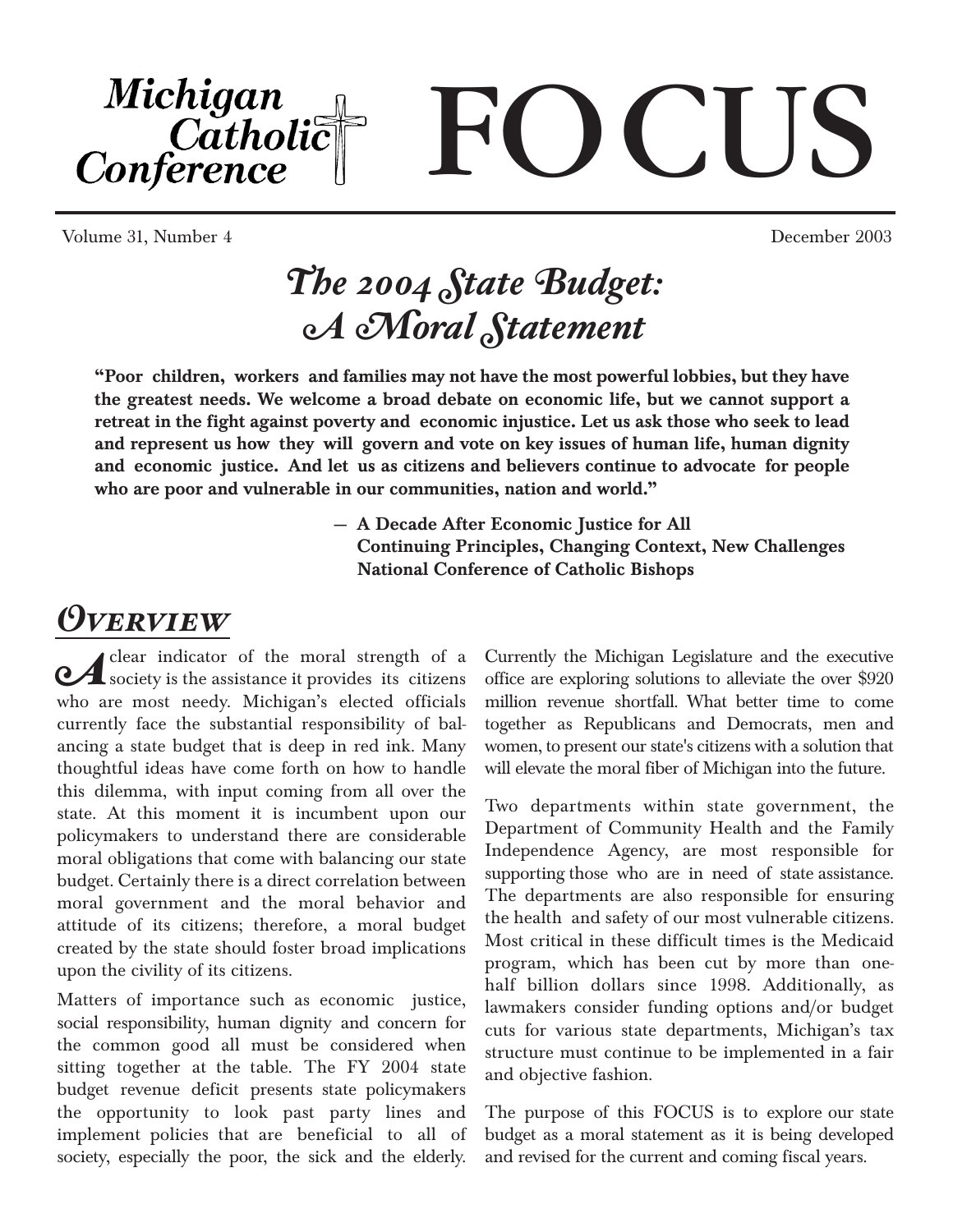## *Michigan Department of Community Health*

The Department of Community Health has several responsibilities that are associated with caring for the less fortunate, especially the poor and sick children, as well as providing our senior citizens with sufficient medical coverage that will assist them through their golden years. The department also overlooks and provides mental health and substance abuse services, physical health and protection services and issues that deal with pregnant women, children and families.

Among the programs that are supported by the Department of Community Health are:

#### **Medicaid:**

This program provides health care coverage for low-income families and individuals — including families with children, pregnant women and persons under the age of 21. It also offers help to persons who have a disability, and people age 65 and over. Medicaid is critical to the health and well being of Michigan's citizens who are not offered health care through their employer or cannot afford care due to its high cost. Increasing numbers

of Michigan citizens are enrolling in Medicaid, making it more imperative for the state to recognize the program's need and to properly fund it at accommodating levels.

#### **MIChild:**

A health insurance program for uninsured children of Michigan's working families. MIChild services are provided by many HMO's and other health care plans throughout Michigan. The program covers such areas as regular checkups, shots, emergency care, prenatal care and delivery and hospital care.

#### **Infant Mental Health:**

Infant mental health services provide home-based

parent-infant support and intervention services to families where the parent's condition and life circumstances or the characteristics of the infant threaten the parent-infant attachment and the consequent social, emotional, behavioral and cognitive development of the infant. Services reduce the incidence and prevalence of abuse, neglect, developmental delay, behavioral and emotional disorders.

Of critical importance to our society are the children for whom we are morally responsible. Children are the most vulnerable members of the human family. As policies are advanced to help children they must support families, since children's lives are nurtured or protected, enhanced or diminished by the quality of family life. Of key concern is ensuring the advancement of economic policies that shape moral principles. Economic choices must be

> judged by how they protect or undermine the life and dignity of the human person, support the family and serve the common good.

> It is critical that the state does not balance the budget on the backs of poor families and children who depend on services such as Medicaid for health care. Because of the state's slumping economy, a record number of Michigan citizens, families and children, are seeking health care through Medicaid. Over the past 18 months nearly 400,000 residents of Michigan were enrolled in Medicaid, bringing the total number of patients in

the state to over 1.3 million.

Unfortunately, Michigan doctors and hospitals are now treating a record number of Medicaid patients while receiving significantly less funding from the state government. Due to the fact that funding for health care providers has been cut by more than \$500 million over the past five years, care is already being denied to thousands of poor families, the disabled and children across the state. Because of this disproportionate equation, it is impossible for hospitals, physicians, mental health care providers, nursing homes and others to care for the skyrocketing number of Medicaid patients while Medicaid funding is evaporating. Lawmakers and the administration must pay specific attention to the record rate at which

*Of critical importance to our society are the children for whom we are morally responsible.*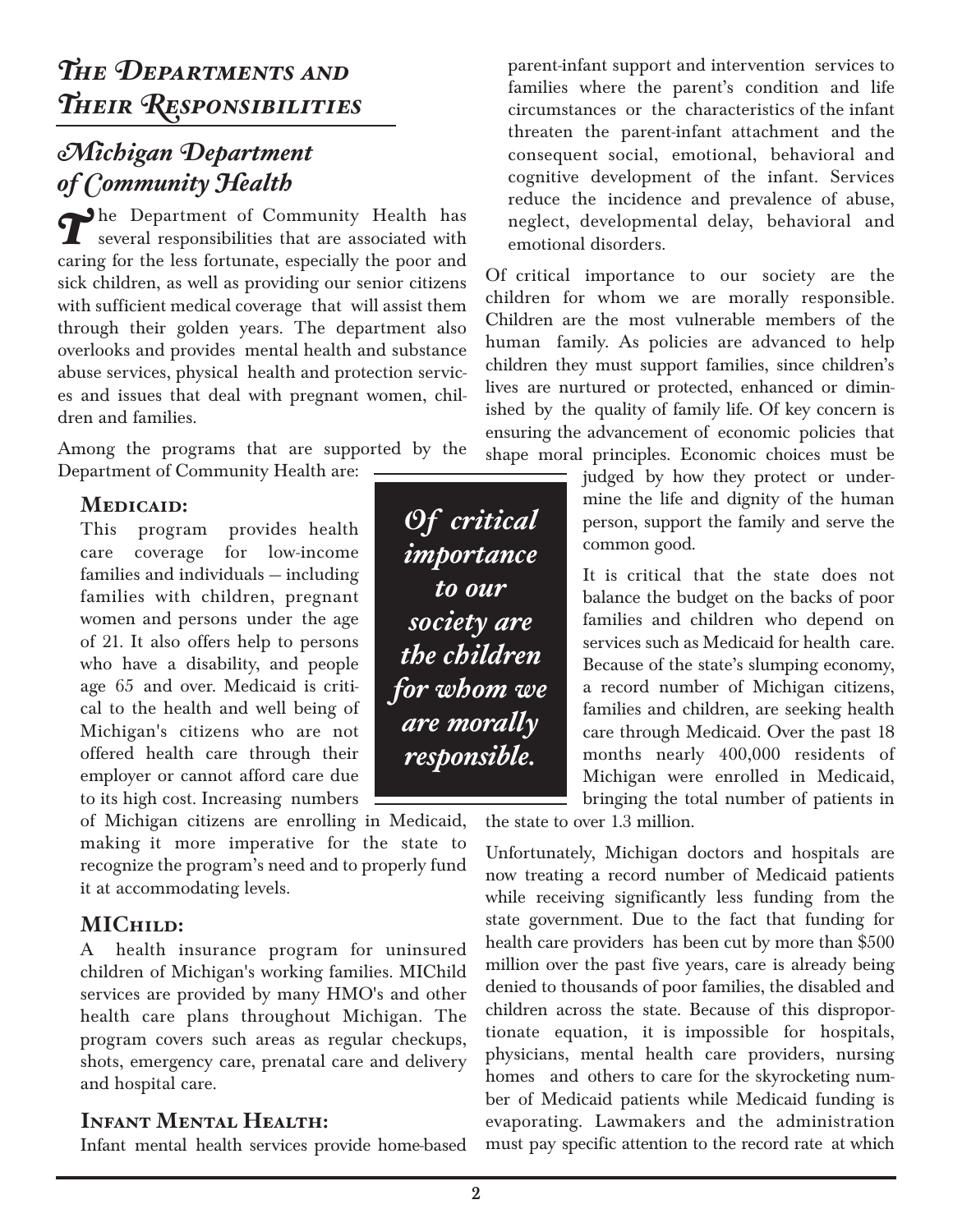funding is decreasing and subscribers are increasing. Proper health care is vital to the strength of our communities, and it is vital for those families and individuals who depend on Medicaid to keep themselves and their children healthy.

## *Michigan Family Independence Agency*

The Michigan Family<br>
Independence Agency (FIA) plays an integral role in state government regarding the protection of children. Numerous services provided by FIA are designed to help foster the positive advancement of underprivileged and abused children across the state.

Protective services, youth programs, foster care, day care and adoption are a few programs funded by the FIA to ensure that our most vulnerable citizens are afforded the protection they deserve.

Among the programs that are supported by the Family Independence Agency are:

#### **Financial Assistance Programs:**

The state, in cooperation with the federal government, provides Michigan citizens in dire need of temporary relief with assistance programs. Those programs include: TANF (Temporary Assistance for Needy Families), which provides cash assistance to families who meet the income and eligibility work requirements; State Emergency Relief, which provides temporary financial help to needy persons faced with an emergency health or safety situation; State Disability Assistance, which provides financial assistance to disabled persons who are not eligible for the TANF program; Low Income Home Energy Assistance Program, which provides assistance to disadvantaged households in meeting the costs of energy; and Child Development Day Care, where the parent or legal guardian is unavailable to provide for the child — all receive state assistance, with



**Thomas More** *Patron Saint of Statesmen and Politicians*

federal aid in most programs. To support these individuals who need the service most, state as well as federal funding must continue to ensure the health and safety of our citizens.

### **Children's**  PROTECTIVE SERVICES:

FIA is responsible for investigating reports of suspected child abuse and neglect. Michigan's Child Protection Law defines child abuse and neglect as harm or threatened harm to a child's health or welfare by a parent, legal guardian or any other person responsible for the child's health or welfare. In 88 county and district offices, children's protective services workers investigate reports of suspected child abuse and neglect.

### **Foster Care:**

FIA's foster program solicits caring individuals who can provide a safe and nurturing home environment for children who have been placed out of their home due to abuse or neglect. The family foster care program is designed to provide a substitute family life experience for a child in a household that has been approved and licensed by the Michigan Family Independence Agency. It is of the essence for the state to re-evaluate the manner in which it funds faith-based programs that are dedicated to ensuring the proper care of foster children.

#### **Adoption:**

FIA is given the charge of finding permanent homes for children who have come into the state's care. Some of these children have been abused or neglected and all of them have been removed from their homes.

The Catholic Church believes that every person has a fundamental right to life and a right to those things required for human decency. Corresponding to these rights are duties and responsibilities — to one another, to our families, and to the larger society. We are one human family, whatever our national, racial, ethnic, economic, and ideological differences. Learning to practice the virtue of solidarity means learning